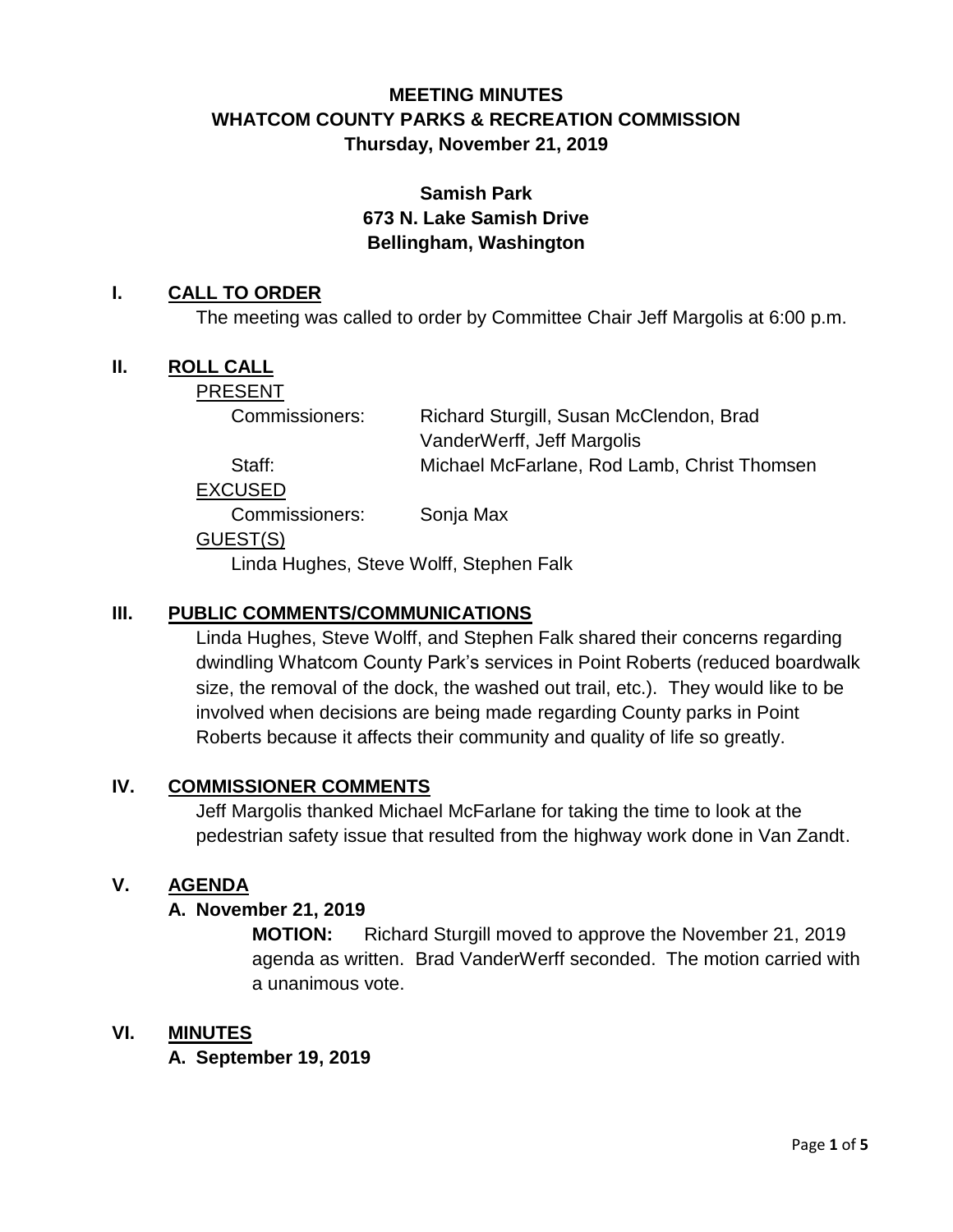**MOTION:** Brad VanderWerff moved to approve the September 19, 2019 Minutes as written. Richard Sturgill seconded. The motion carried with a unanimous vote.

#### **VII. STAFF REPORTS**

## **A. Planning & Development Report – Rod Lamb**

- **i. Red Mountain Campground –** King Architecture is designing the shower/restroom facility and septic at Red Mountain Campground in Silver Lake Park. The facility chosen houses two buildings under a single roof with the men's restroom in one building and the women's restroom in the other building. The buildings are separated by an open breezeway with exterior entrances to five unisex showers. This design allows for the restrooms to remain open while the showers are being cleaned and vice versa. Once King Architecture has completed the facility plans for Red Mountain Campground, they will be submitted to Planning and Development Services for permitting, and then the project will go out to bid. WC Parks would like to break ground as soon as possible in 2020. If the Silver Lake Park Improvement schedule continues with the new administration and Council, a similar shower/restroom facility will be constructed in the Maple Creek Campground in 2021.
- ii. Maple Creek Campground On October 29<sup>th</sup>, the WC Parks crew, project engineer, and general contractor winterized the new water system in Maple Creek Campground. The engineer was pleased with how the system mostly gravity drained and the winterization process proved to be much easier than expected. The contractor finished final contract element with the self-registration kiosk and project closeout procedures have begun. The project was completed on schedule and under budget by \$1,000.00 with a final total of \$1,425,672.63.
- **iii. Lake Whatcom Park –** Whatcom County Council approved a budget supplemental request of approximately \$350,000 for preliminary design and engineering services for trailhead improvements at Lake Whatcom Park. The improvements include expanded parking capacity, new flush restroom facilities (septic and well), a picnic shelter, security lighting, signage, pedestrian and circulation improvements, and site furnishings.

#### **B. Operations Report – Christ Thomsen**

**i. Staffing –** The Repair Maintenance III (Carpenter) started a little over two weeks ago and the newly hired Maintenance and Construction Supervisor will start December 9<sup>th</sup>. The Outside Maintenance Coordinator position (vacant from a retirement) was filled by the South Region Park Attendant. The South Region Park Attendant vacancy was filled by the Bellingham Senior Activity Center Maintenance Worker II. The BSAC Maintenance Worker II position is currently in recruitment. The newly budgeted 2020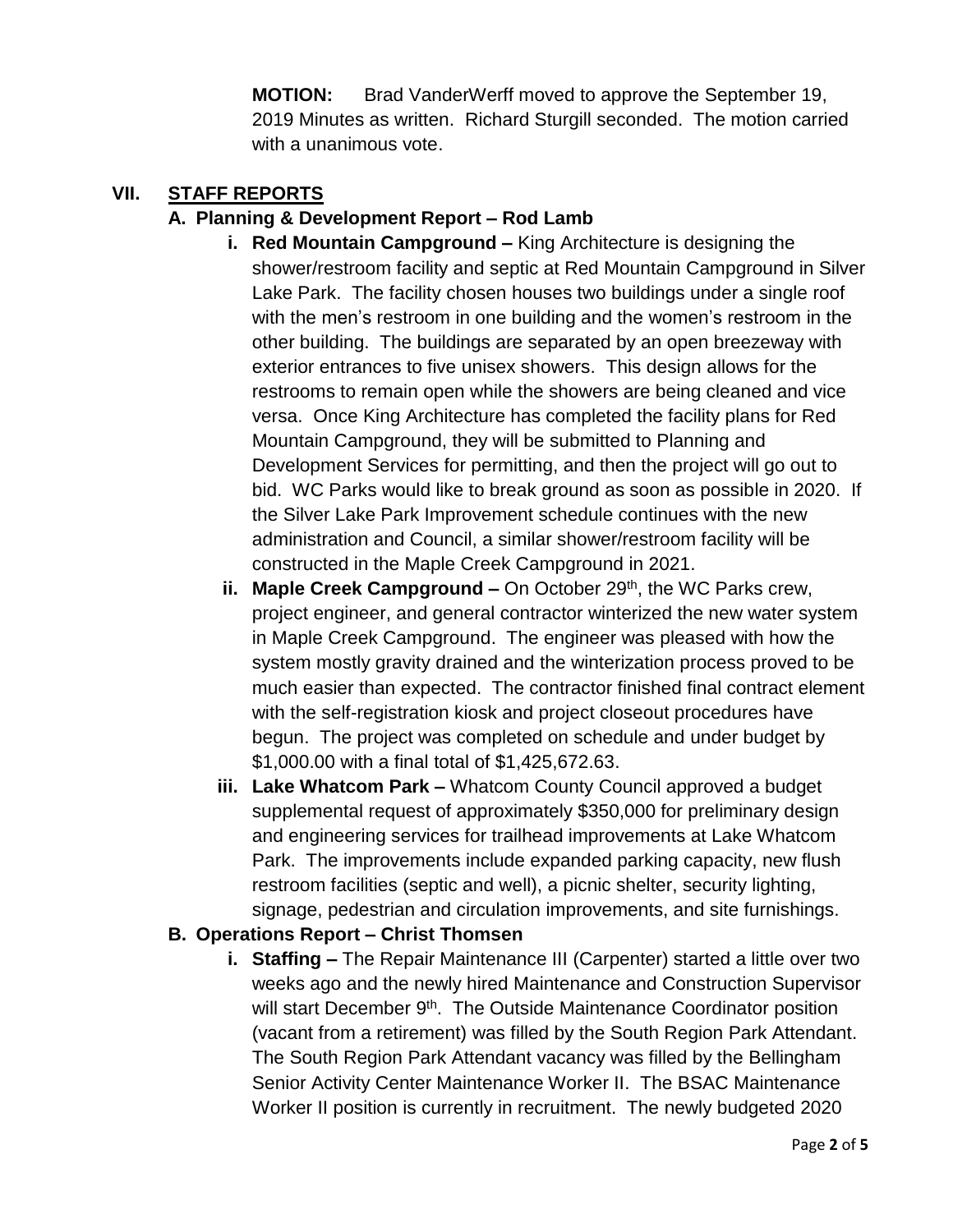West Region Park Attendant position was posted for recruitment, as was the Point Roberts Ranger position that resulted when the current Ranger took a position in Wenatchee. WC Parks is pushing to fill all of these positions by the end of the year.

- **ii. Lighthouse Marine Park –** The playground at Lighthouse Marine Park was finished this past summer. The Chow Hut and restroom have been resided and painted and the new drinking fountain was installed. Materials have been purchased to install new windscreens on the picnic shelters and the ceilings will also be refinished.
- **iii. Maple Creek Park –** A map of the trail system has been installed at the entrance to the park and trail orientation signage has been installed throughout.
- **iv. Hovander Homestead House and Tennant Lake Interpretive Center. –** The Hovander Homestead House and Tennant Lake Interpretive Center have been repainted and all of the windows have been reglazed.
- **v. Silver Lake Water Levels –** Staff have been working diligently on dam management to maintain appropriate water levels. The interim water level is 22 inches below the top of the weir and the current level is 29 inches.
- **vi. Silver Lake Ranger Residence and Employee Cabins –** WC Parks received authorization from the County Council to dispose of the Silver Lake Ranger Residence and employee cabins. The Ranger Residence will go to auction and the employee cabins will be demolished. This needs to be done before the end of the year.
- **vii. Lake Whatcom Park –** Construction of the second leg of the Chanterelle Trail was completed and opened to the public at the end of October. WC Parks received \$100,000.00 to continue trail construction in Lake Whatcom Park to connect the Chanterelle Trail to the Hertz Trail.
- **viii. Semiahmoo Park –** In 2020, all of the buildings at Semiahmoo Park will be painted and a shelter will be constructed over the Iron Chink.
- **ix. Other Projects –** The crew is currently working on routine maintenance activities and the winterizing of park properties.

# **C. Director's Report – Michael McFarlane**

- **i. Mid-Biennium Budgets Adjustments –** The County Council dealt with the mid-biennium budget adjustments that were accepted by the Executive. There was a discussion about mountain biking and erosion in Lake Whatcom Park, but the \$100,000.00 budget adjustment was passed on a 4-2 vote. The labor fund adjustment for extra hours for the Senior Program and the adjustments to ER&R were deferred to the December 3<sup>rd</sup> meeting.
- **ii. Ostrom Conservation Site –** The lease agreement between the Nooksack Valley School District and Whatcom County Parks for the Ostrom Conservation Site has been signed by the District. The Ostrom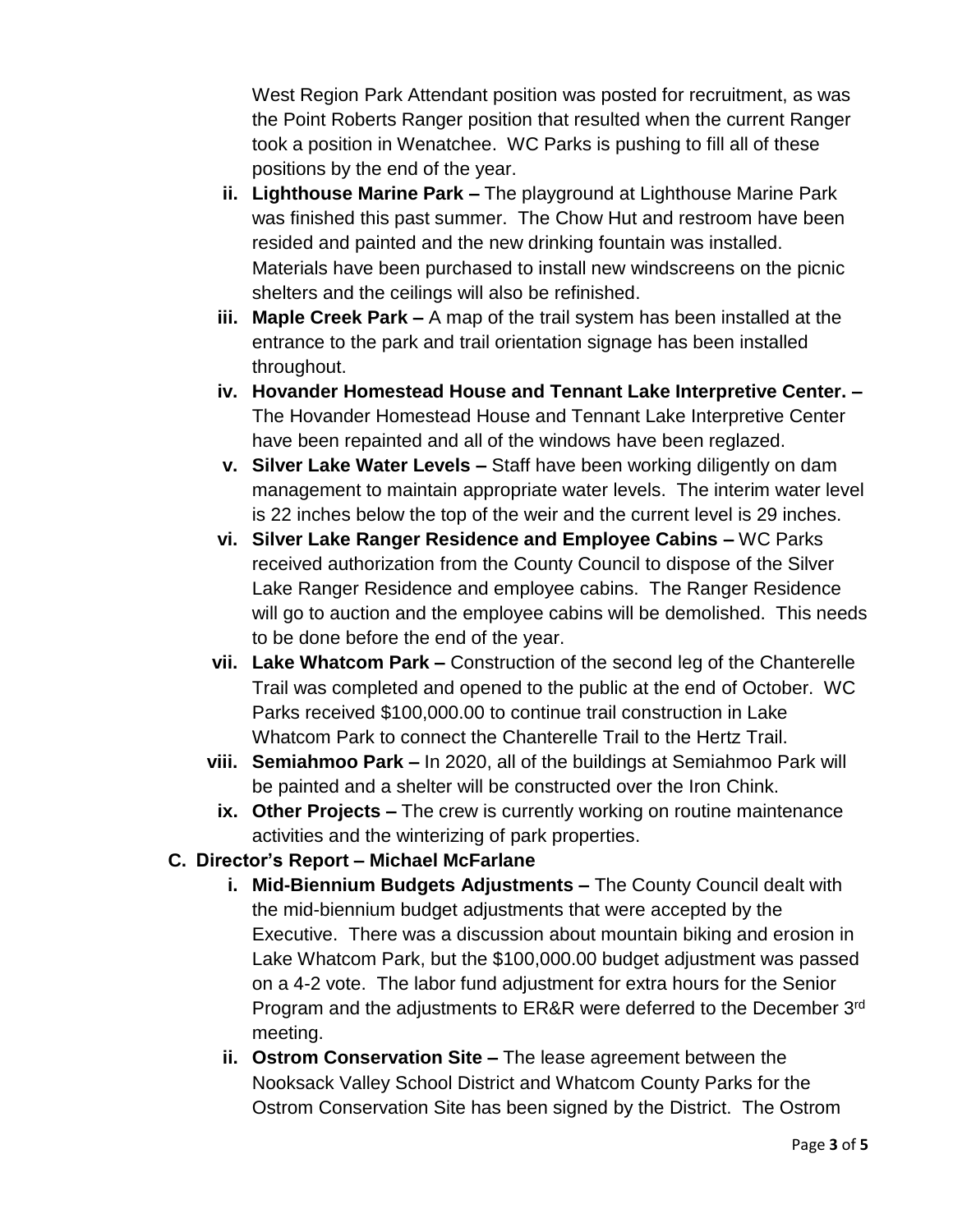Conservation Site is a conservancy property in the northeast corner of the county that has trails and a parking area used by the School District as an outdoor education site. The School District is responsible for managing and maintaining the property.

- **iii. Crown Castle Tower Agreement –** The Crown Castle Tower Agreement was approved by the County Council on November 19<sup>th</sup>.
- **iv. Staffing –** WC Parks is currently interviewing for a Clerk III position for the park office.
- **v. Birch Bay Drive & Pedestrian Facility –** The purpose of the Birch Bay Drive & Pedestrian Facility Project is to restore the natural shoreline, protect the roadway from storm damage, and support pedestrian safety with a separated berm that runs from the mouth of Terrell Creek to Cedar Avenue along the beach in Birch Bay. The contractor for the project and WC Public Works will be staging in the WC Parks Birch Bay Beach Park, so it will not be available for public use for at least two years.
- **vi. Department of Ecology –** Michael McFarlane met with the Washington State Department of Ecology about installing a ground monitoring well at the Warnick Bridge and will draft an easement for that purpose.
- **vii. Plantation Rifle Range HVAC –** WC Parks is not going to meet the December 15<sup>th</sup> deadline for the Plantation Rifle Range HVAC. Staff is working to transfer the funds to 2020.
- **viii. New County Executive –** Michael McFarlane will be meeting with the County Executive Elect and Jack Louws in December.
- **ix. 2020 Reservations –** December 2<sup>nd</sup> is the opening day for facility and campground reservations for 2020.
- **x. Grants and Budget –** WC Parks Staff will be very busy in 2020 applying for RCO grants and putting together the 2021/2022 operating budget.
- **xi. Festival of Trees –** The Whatcom Council on Aging is hosting a Festival of Trees at the Bellingham Senior Activity Center on December 7<sup>th</sup> at 5:30 p.m.

# **VIII. UNFINISHED BUSINESS**

- **A. Review 2020 Special Event Application –** Michael McFarlane passed out the updated Special Event Application. The application has been reviewed by Whatcom County legal staff and will be posted to the parks website soon.
- **B. Review 2020 Rates and Fees –** Michael McFarlane passed out the 2019 Unified Fee Schedule. 2020 rates and fees are not changing and will be reviewed as a part of the budget process in 2020. Shannon, the WC Parks Administrative Supervisor, will create a more user friendly format to post on the parks website.

# **IX. NEW BUSINESS**